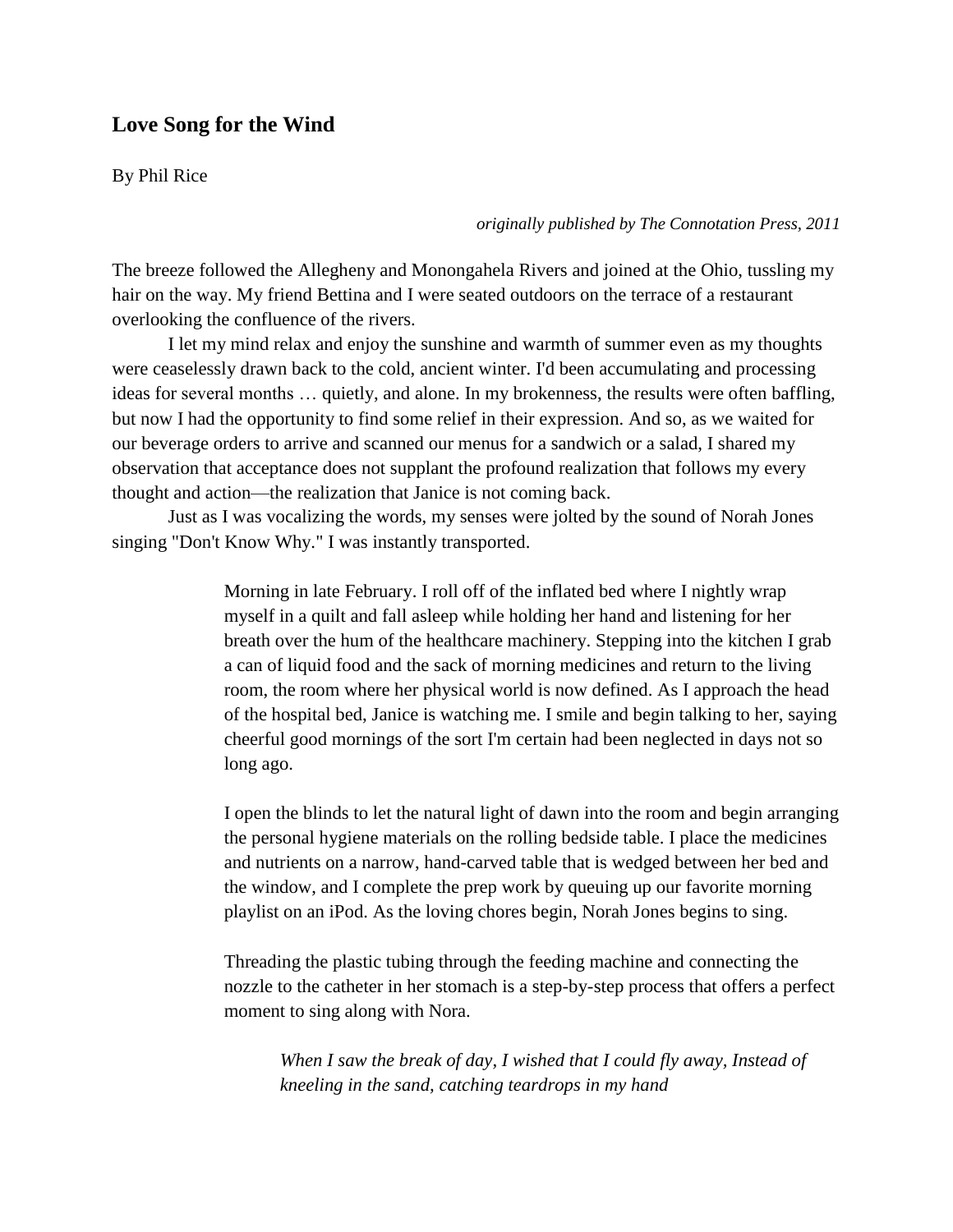Having heard the songs every day for several weeks, the words flowed naturally, but I don't have much of a singing voice. At best it is a musical growl. It's warbly and unconcerned with key, but such nuisances don't bother Janice.

*My heart is drenched in wine, but you'll be on my mind, Forever . . .* 

The right corner of her perfect mouth bends just slightly, and her eyes embrace me with a look of adoration that makes my heart flutter. Sinatra, Elvis, the Beatles—she places me above them all in a single loving gaze. When the song "Come Away with Me" starts, I am in the midst of what would normally be considered remarkably intrusive actions, yet she endures the violations without the slightest hint of embarrassment or indignity.

*Come away with me, and I will write you a song*

I stop my activity for a minute to just sing along with Nora, squeezing every ounce of musical possibility out of my ragged vocal chords. Janice bats her eyes mischievously at my little solo, and I lean over and gently kiss her, our eyes never breaking contact.

*And I want to walk with you, on a cloudy day, In fields where the yellow grass grows knee-high*

I break character long enough to whisper "like Andrew's Bald," then I catch up with the song.

*Come away with me, and we'll kiss on a mountaintop Come away with me, and I'll never stop loving you*

We share a giddy, adolescent moment, capped by gentle lip kisses and soft caresses, and then I resume getting her ready for the morning.

Each breath we draw between us is loving. There are no more lines of intimacy to cross, no more barriers between us of *any* sort. In the midst of this terrible nightmare, we have reached a magnificent summit of love. And just like the climbers of Everest, our time at the peak will be brief before the necessary descent, a part of the trip we both know I'll soon be making by myself. Our journeys are beautifully joined yet eternally distinct.